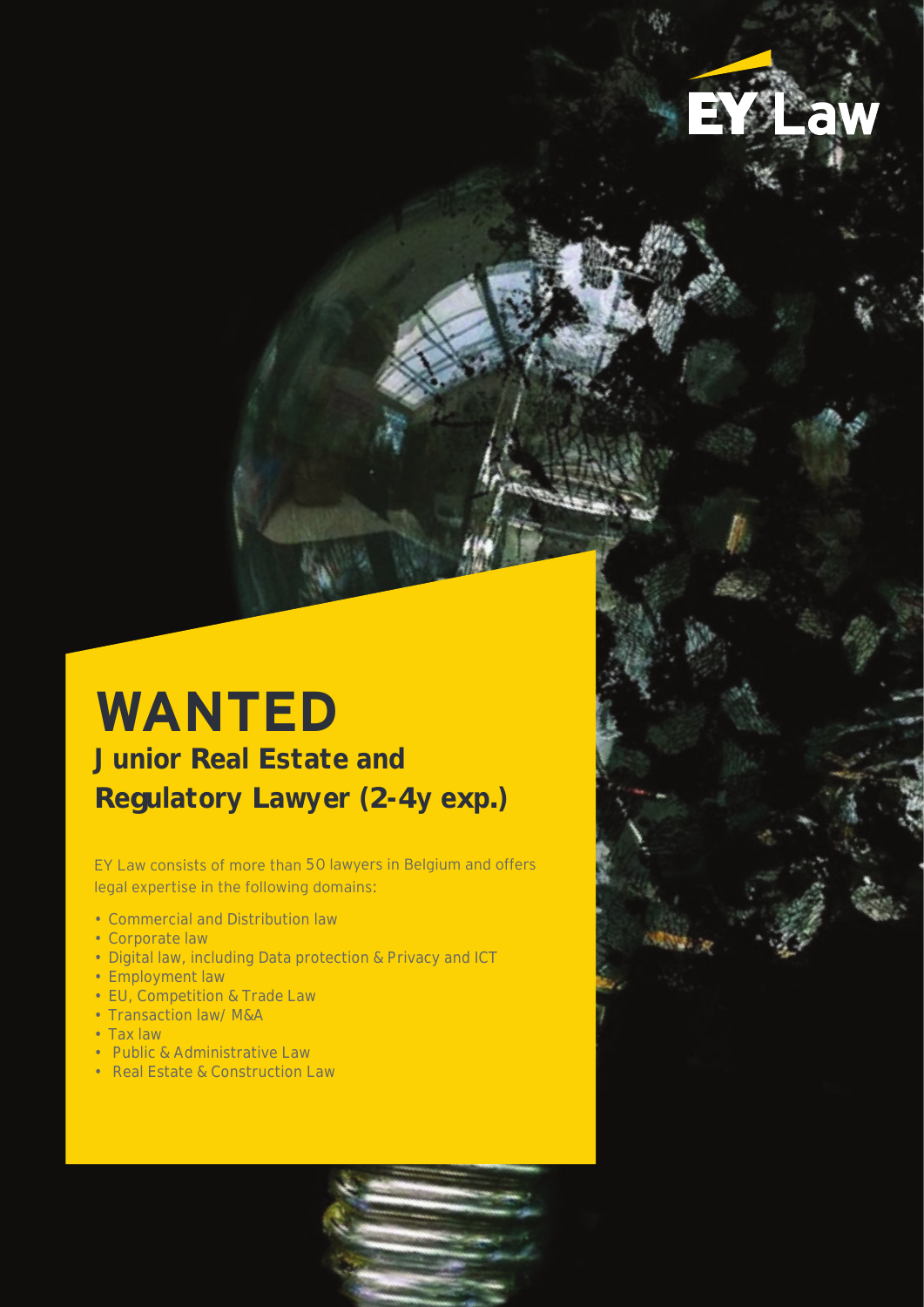

EY Law is reinforcing and expanding its Real Estate and Regulatory practices, headed by Mr. Philip Peerens. In this context, EY Law is looking for an ambitious Junior Real Estate and Regulatory Lawyer with 3 - 4 years' of experience, interested in growth and opportunities.

#### **Your responsibilities & activities**

EY Law offers the opportunity to work on challenging real estate matters, such as the acquisition and sale of real estate and real estate companies, rights in rem, joint ventures, leases, real estate financing and real estate litigation. You will gain experience working for investors, real estate and construction companies, developers and end users. On the energy and environmental side, you will advise regarding permits, contracts, and regulatory matters. Since our firm also has a focus on ESG and renewable energy, you shall also have the opportunity to help develop new service offerings around this theme together with other service lines.

All our associates enjoy a large degree of autonomy and are closely involved in the follow-up of the files they are handling.

In this respect you will be involved in all steps of the sale/acquisition process, i.e. from the deal structuring, the pre-contractual negotiations, the due diligence, as well as the drafting of all transaction documents, to the organization of the closing. You will act as a direct contact person for our clients and are expected to have excellent communication skills.

### **Your profile**

You have obtained a Master's Degree in Law from a Belgian University, a specialization in real estate law or public law is an asset.

- You have 2 to 4 years of relevant experience as a lawyer;
- You have excellent language skills English, Dutch and French
- You are a dynamic, client-focused and organized lawyer, with a strong drive for quality and the ability to work in a fast-moving and result-oriented environment.
- You like working in a team and you are eager to learn new skills to become an even better lawyer.

## **Our Offer**

You will be working in a law firm that stands at the forefront of innovation and is future-proof with its broad range of legal service offerings.

- You will be involved in complex and interesting (international) files, with direct contact with clients and stakeholders.
- In addition to our attractive salary and benefits package, you will be given room for personal development, while benefiting from the support of our EY and EY Law network, and offered ample opportunities to learn and grow in your role.
- Internal and external training opportunities.



#### Your application

You can apply by sending your CV and application letter to: jobs.eylaw@be.ey.com